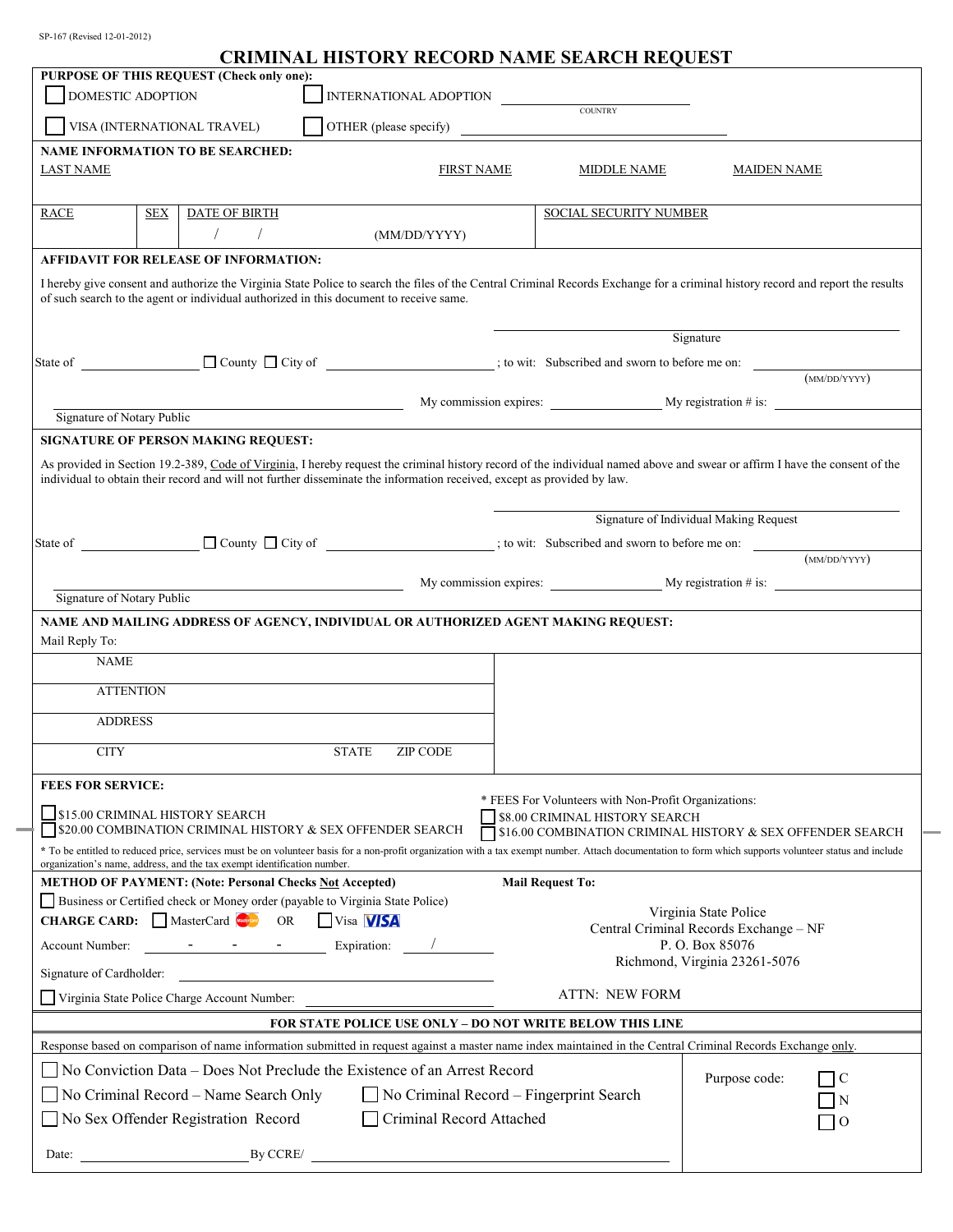# **CRIMINAL HISTORY RECORD NAME SEARCH REQUEST**

### **INSTRUCTIONS FOR COMPLETING THE CRIMINAL HISTORY REQUEST FORM**

Pay By: Certified Check/Money Order or Business check made payable to "Virginia State Police" OR we accept VISA and MasterCard Personal Checks Not Accepted

#### **Effective November 1, 2010, the public is hereby placed upon notice that returned checks or dishonored money orders and/or credit card payment denials will incur a handling fee of \$50 in addition to the amount of the original payment. Requesting goods or services will be deemed to be acceptance of these terms. Code of Virginia §2.2-4805.**

Discard these Instructions Prior to Submitting to State Police

Refer to Page 2 of these Form Instructions for Pricing Structure and Types of Name Searches Available

If you are interested in obtaining a name search of the "Sex Offender and Crimes Against Minors Registry," refer to the instructions on page 2 of this form.

#### The Form Must be **TYPED OR NEATLY HAND-PRINTED**.

Complete the Criminal History Record Request by following these instructions:

\*\*\*

| <b>PURPOSE OF THIS REQUEST:</b>                                                   | Primary reason for request.                                                                                                                                                                                                                                                                                                                                                                                                                                                                                                                                                                                                                                                                                                                                                                                                      |
|-----------------------------------------------------------------------------------|----------------------------------------------------------------------------------------------------------------------------------------------------------------------------------------------------------------------------------------------------------------------------------------------------------------------------------------------------------------------------------------------------------------------------------------------------------------------------------------------------------------------------------------------------------------------------------------------------------------------------------------------------------------------------------------------------------------------------------------------------------------------------------------------------------------------------------|
| <b>NAME INFORMATION TO BE SEARCHED:</b>                                           | Name, race, sex, date of birth, and social security number on whom the criminal record name<br>search is to be conducted. Providing the social security number is voluntary; however, it is a<br>screening tool that is used for this request to be processed in a more timely manner. Failure<br>to provide this number may result in an inability to process this request due to multiple<br>records with similar names and demographics. Without this additional identifier, the form<br>may be returned to the requestor unprocessed, and the applicant will be required to submit a<br>set of fingerprints along with this request form to determine if this applicant has a criminal<br>record. Social Security Numbers provided will be used to help identify the proper record and<br>will be used for no other purpose. |
| <b>AFFIDAVIT FOR RELEASE OF</b><br><b>INFORMATION:</b>                            | Individual's signature on which the search is to be conducted. The signature indicating<br>consent must be notarized for the search to be conducted and mailed to the individual or<br>authorized agent (if applicable).                                                                                                                                                                                                                                                                                                                                                                                                                                                                                                                                                                                                         |
| <b>SIGNATURE OF PERSON MAKING REQUEST:</b>                                        | Affidavit must be signed by authorized agent and notarized to receive the search results.                                                                                                                                                                                                                                                                                                                                                                                                                                                                                                                                                                                                                                                                                                                                        |
| NAME AND MAILING ADDRESS OF AGENCY,<br><b>INDIVIDUAL OR AGENT MAKING REQUEST:</b> | Name and complete mailing address of the individual, agency or authorized agent to receive<br>processed criminal record search must be completed.                                                                                                                                                                                                                                                                                                                                                                                                                                                                                                                                                                                                                                                                                |
| <b>FEES FOR SERVICE:</b>                                                          | Indicate fee that is submitted, based upon type of request. Fees for volunteer of non-profit<br>organizations must be accompanied with their tax exempt number.                                                                                                                                                                                                                                                                                                                                                                                                                                                                                                                                                                                                                                                                  |
| <b>METHOD OF PAYMENT:</b>                                                         | Indicate method of payment                                                                                                                                                                                                                                                                                                                                                                                                                                                                                                                                                                                                                                                                                                                                                                                                       |
|                                                                                   | Mail the Completed SP-167 "Criminal History Record Request" to:                                                                                                                                                                                                                                                                                                                                                                                                                                                                                                                                                                                                                                                                                                                                                                  |
|                                                                                   | Virginia State Police<br>Central Criminal Records Exchange - NF                                                                                                                                                                                                                                                                                                                                                                                                                                                                                                                                                                                                                                                                                                                                                                  |

P.O. Box 85076 Richmond, Virginia 23261-5076